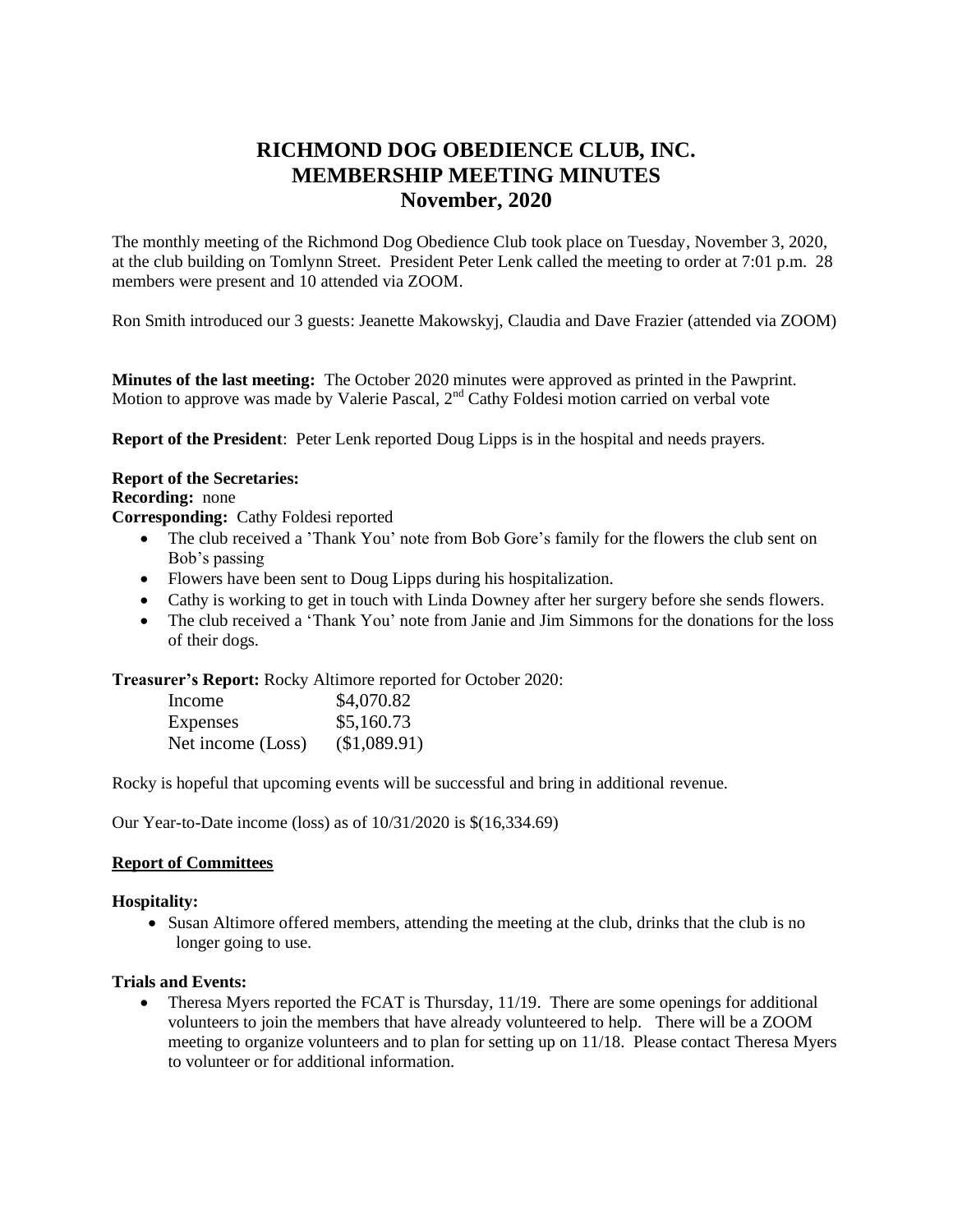- Les Foldesi reported there are a few remaining openings for the Farm Dog Certification on Saturday, 11/14/2020. The closing date for entries is 11/11/2020.
- Theresa Myers reported the dates for our February 2021 Obedience and Rally trials have changed to 2/20 and 2/21. There will be 2 Rally Trials on Saturday, 2/20 and, 1 Obedience trial on Sunday, 2/21. Cristol Klevinsky is coordinating volunteers. If you can help please see Theresa Myers or Cristol Klevinsky.

## **-Tracking:**

 $\bullet$  Betty Swenson reported our Tracking Trials are on  $3/7/2021$ . There will not be any spectators or food at the trial. They are working on the premium for the event.

## **-Training:**

- Valerie Pascal reported Nicole Allen is working on a seminar with Jo Downey. It will be a workshop series offered once a month.
- The Training Directors, Valerie Pascal and Nicole Allen thanked instructors and assistants for teaching and keeping the building clean.
	- o They also mentioned instructors need to remind students to wear their masks correctly, if they refuse, please ask them not to return to class until they can comply with the mask requirement.
	- o Instructors and assistants also need to wear masks correctly.
- Nicole Allen is working with Petra Ford for a possible seminar/workshop.
	- o If members have suggestions for seminars or workshops, please let Nicole Allen know.
	- o Theresa Meyers is working on a beginning scent work seminar. She will work with Nicole Allen on the details.

## **-Web Site:**

• Rocky Altimore reported he is planning to use the new website for members to pay 2021 dues. There will be a new button for dues payments, checks will also be accepted.

## **Election of Officers and Board:**

- The membership voted on the 2021 board members as proposed by the Nominating Committee at the October meeting. The slate was elected.
	- o The Board for 2021 is:

President - Peter Lenk Vice President - Mary Ann Massie Treasurer - Rocky Altimore Recording Secretary - Betty Swenson Corresponding Secretary - Rhea McCaffrey Training Director – Nicole Allen and Valerie Pascal Member at Large - Les Foldesi, Emily Chambers, Ellen McNelly and Linda Heimiller

**Unfinished Business:** none